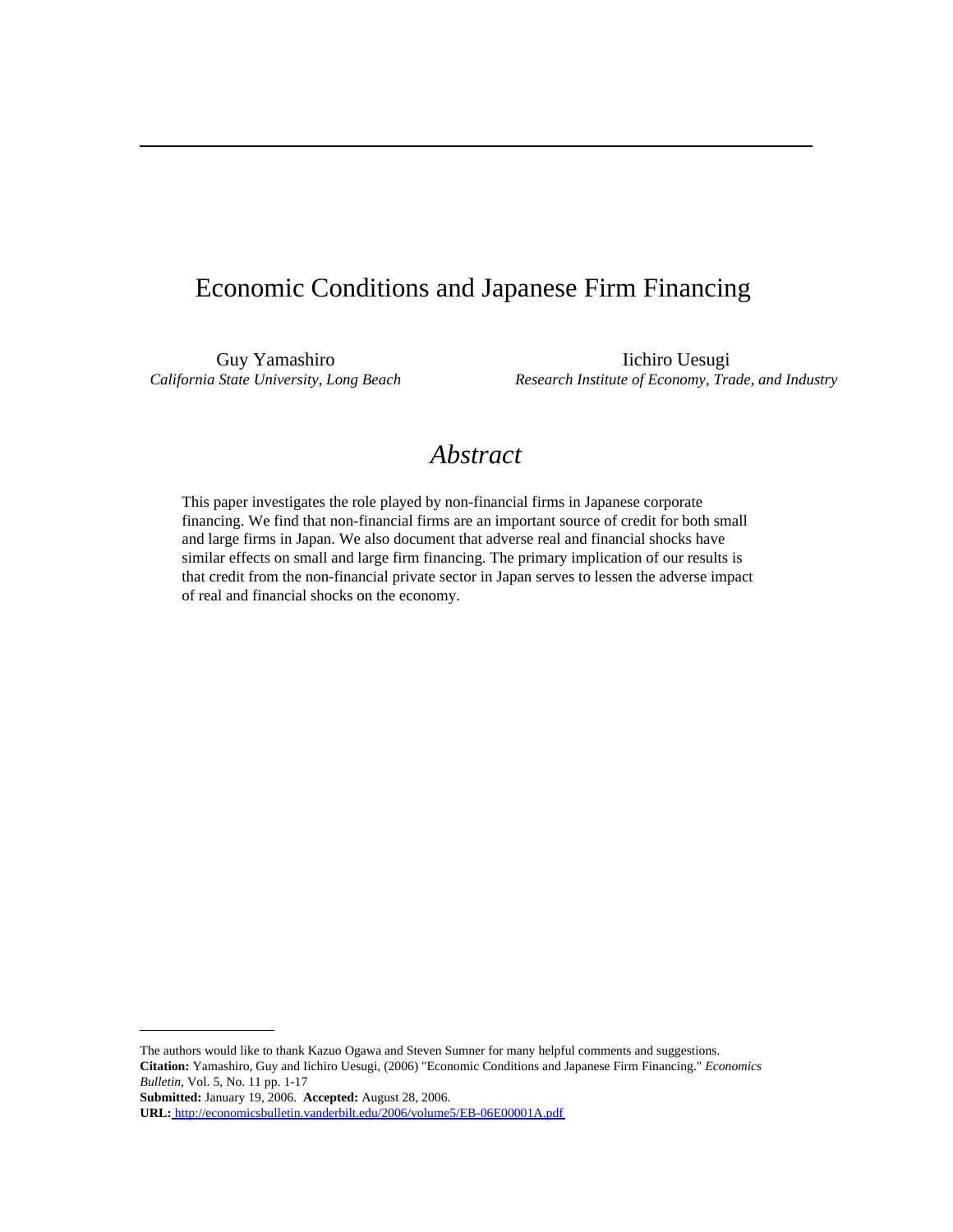#### **1. Introduction**

While financial institutions play a dominant role in the allocation of funds within the Japanese economy, they are not the sole providers of credit in the economy as the non-financial sector is also a critical source of (business) financing. In Japan, private enterprises receive approximately a third of their financing, in the form of trade credit and loans, from the non-financial sector. Understanding the relationship between bank<sup>1</sup> and non-bank financing, therefore, is crucial to not only understanding the financing decisions of firms, but also to understanding how changes in financing affects the real activity of these firms.

 The underlying issue of the existence of frictions in Japanese credit markets has been well documented, especially among small and medium enterprises (SMEs).<sup>2</sup> Moreover, there is an abundant body of literature, which finds that, during times of distress in the banking sector, financial frictions are relevant for large firms as well.<sup>3</sup> Thus, an examination of the relationship between firm liabilities and economic conditions may allow us to determine whether non-bank credit amplifies or dampens the impact of adverse shocks to the economy. This is particularly relevant for the Japanese economy as the collapse of the bubble economy forced banks to contract. If non-bank credit filled the financing gap, this would have lessened the real impact of the financial contraction.

 By investigating how firm liabilities move with and respond to business and credit market conditions we come to the following conclusions:

- In terms of their financing choices, small and large firms, for the most part, behave quite similarly in response to changes in economic conditions
- In response to a deterioration in (bank) credit conditions Japanese firms increase their reliance on trade credit and especially loans from non-banks
- In response to a fall in business activity small and large firms increase their use of loans from non-banks

These results imply that credit from the non-bank sector in Japan alleviates frictions faced by firms in financial markets. To the extent that flows of credit from these firms make up for a decline in bank loans, non-financial credit can reduce the adverse impact of negative economic shocks. If these firms do not fill the financing gap, changes in access to credit may have strong, real effects.

-

<sup>&</sup>lt;sup>1</sup> Throughout this paper, in an admitted abuse of notation we loosely refer to all financial institutions as "banks." Financial institutions include banks, credit unions, government affiliated banks, registered money lenders, insurance companies, and security companies. The "non-banks" categorization does not include any kind of financial institution.

 $2^2$  For instance, the White papers on SMEs, issued by the Small and Medium Enterprise Agency (SMEA) of Japan, constantly refer to this "fact." In the 2002 issue, for example, the SMEA reports that about 20% of small businesses with no more than 20 employees were either declined, or were required to reduce their borrowing requests filed at financial institutions, which is one of many symptoms of financial market frictions. Other practices documented by the SMEA include higher interest payments, additional collateral or personal guarantees, and shorter payment periods.<br><sup>3</sup> Nagahata and Sekine (2005) find that a decrease in capital in the banking sector has an adverse effect on corporate

investment through severe credit constraints. Other significant studies include Ogawa (2003).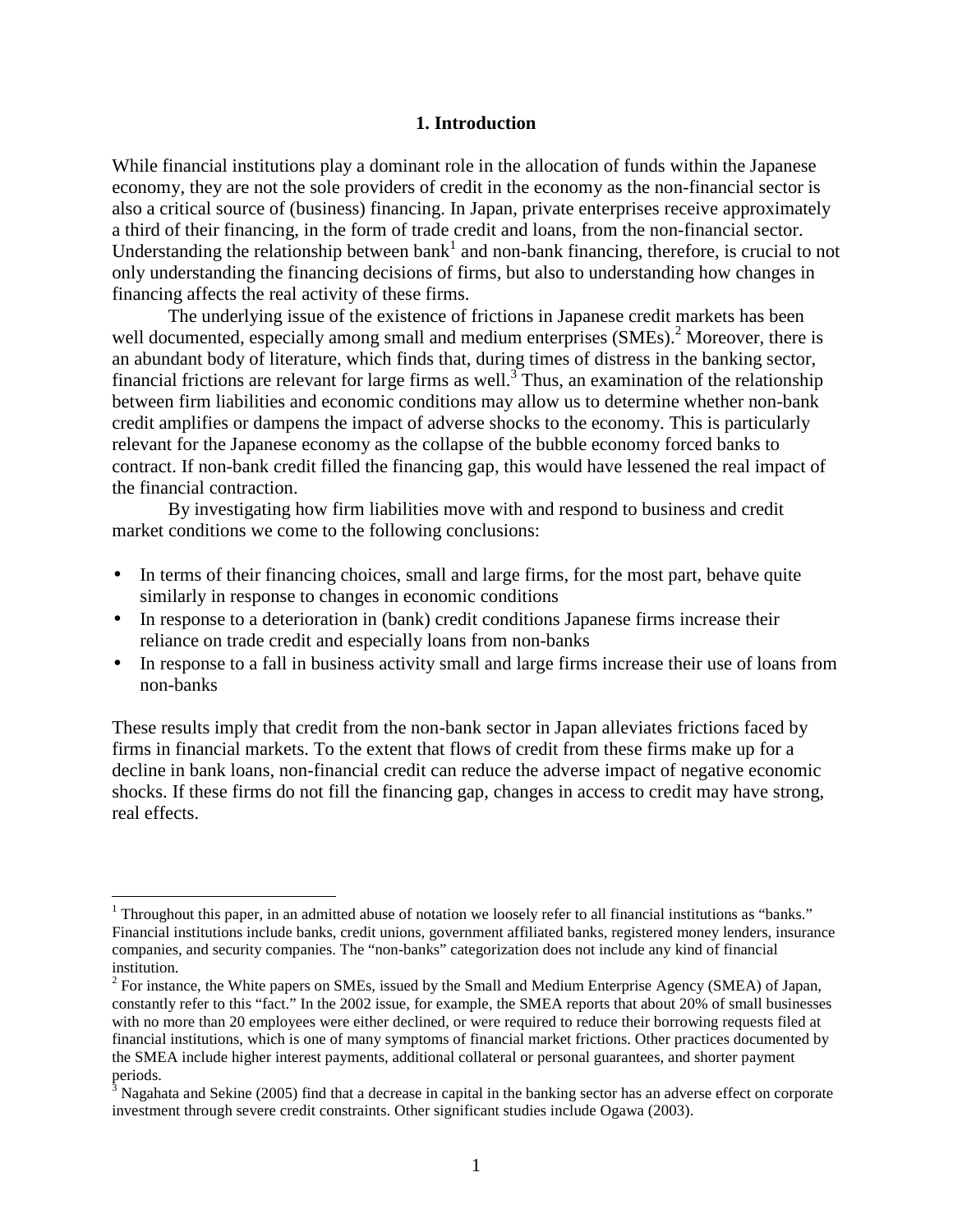The remainder of the paper is organized as follows. In section 2 we briefly discuss the firm liability data used in the study. Our main results are presented in section 3. Section 4 concludes.

# **2. Firm Balance Sheet Data**

The aggregate firm balance sheet data used in this study are from the *Quarterly Financial*  Statements Statistics of Corporations published by the Ministry of Finance.<sup>4</sup> The data are available on a quarterly basis and contains aggregate firm balance sheet data for firms with more than 10 million yen in capital as well as several subgroups of firms including large and small.<sup>5</sup> We define small (large) firms as those whose capital value is less (more) than 100 million yen. We differentiate between small and large firms because we expect these firms to behave differently in financial markets. Since small firms have limited access to corporate bond and commercial paper markets they depend much more heavily on bank credit.

The sources of financing we consider are loans (short-term and long-term) from financial institutions, loans (short-term and long-term) from non-financial institutions, and trade payables.<sup>6</sup> Figure 1 plots, for large and small firms, the relative importance of each liability item. The graph shows that since the early 1980s the importance of trade credit has diminished for both small and large firms, although for small firms the decline is much more dramatic. Small and large firms have both offset the decreased share of trade credit by increasing their usage of bank credit, particularly long-term bank loans. Although the figure makes clear that non-bank loans makes up a limited share of total liabilities, coupled with trade payables the total amount of non-bank financing is quite comparable to bank financing. Regulatory differences between bank loans and non-bank financing, however, are quite significant. For example, the implementation of BIS capital regulations applied only to the banking sector, and severely curtailed banks' ability to extend loans. In contrast, non-financial institutions did not directly face this constraint.

Finally, to begin to understand how large and small firm liabilities move with economic conditions we calculate the dynamic comovement between firm liabilities and business and lending conditions. As proxies for business and credit market conditions we employ the business conditions diffusion index and the lending attitude diffusion index both available quarterly from the Tankan Survey Diffusion Index (DI) of firms available from the Bank of Japan. The business conditions (lending attitude) DI measures the percentage difference between firms that regard current business conditions (lending attitude) as "good (accommodative)" and those that regard

 $\overline{a}$ 

<sup>&</sup>lt;sup>4</sup> The data are classified as one of 56 "designated statistics" in Japan. Designated statistics are the most formal of the government statistics collected by the Japanese government and require mandatory firm responses. The Ministry of Finance collects simplified balance sheet information from a sample of firms on a quarterly basis. Failure to respond incurs possible legal penalties.

 $<sup>5</sup>$  Size is determined by capital. Firms with capital values exceeding 100 million yen are categorized as large firms,</sup> while small firms include all firms whose capital value falls between 10 million and 100 million yen. The threshold capital level of 100 million yen roughly corresponds, for most of the sample period, to the legal definition of small and medium enterprises.

<sup>&</sup>lt;sup>6</sup> Other liability items available in the data are corporate bonds and other liquid liabilities. Since the primary purpose of this paper is to examine the financing role played by non-financial firms we drop these items from our analysis. Corporate bonds are, by far, the least used financial instrument by small firms. Large firms use them more than small firms, but, even for these firms, corporate bonds still make up only a little more than 10% of total liabilities (this falls to 6% if we consider all firms). Other liquid liabilities are a slightly more important source of funds, accounting for approximately 15% of total liabilities (for all firms), but this "catch all" category includes lending from both financial and non-financial firms making it difficult to distinguish the source of the financing.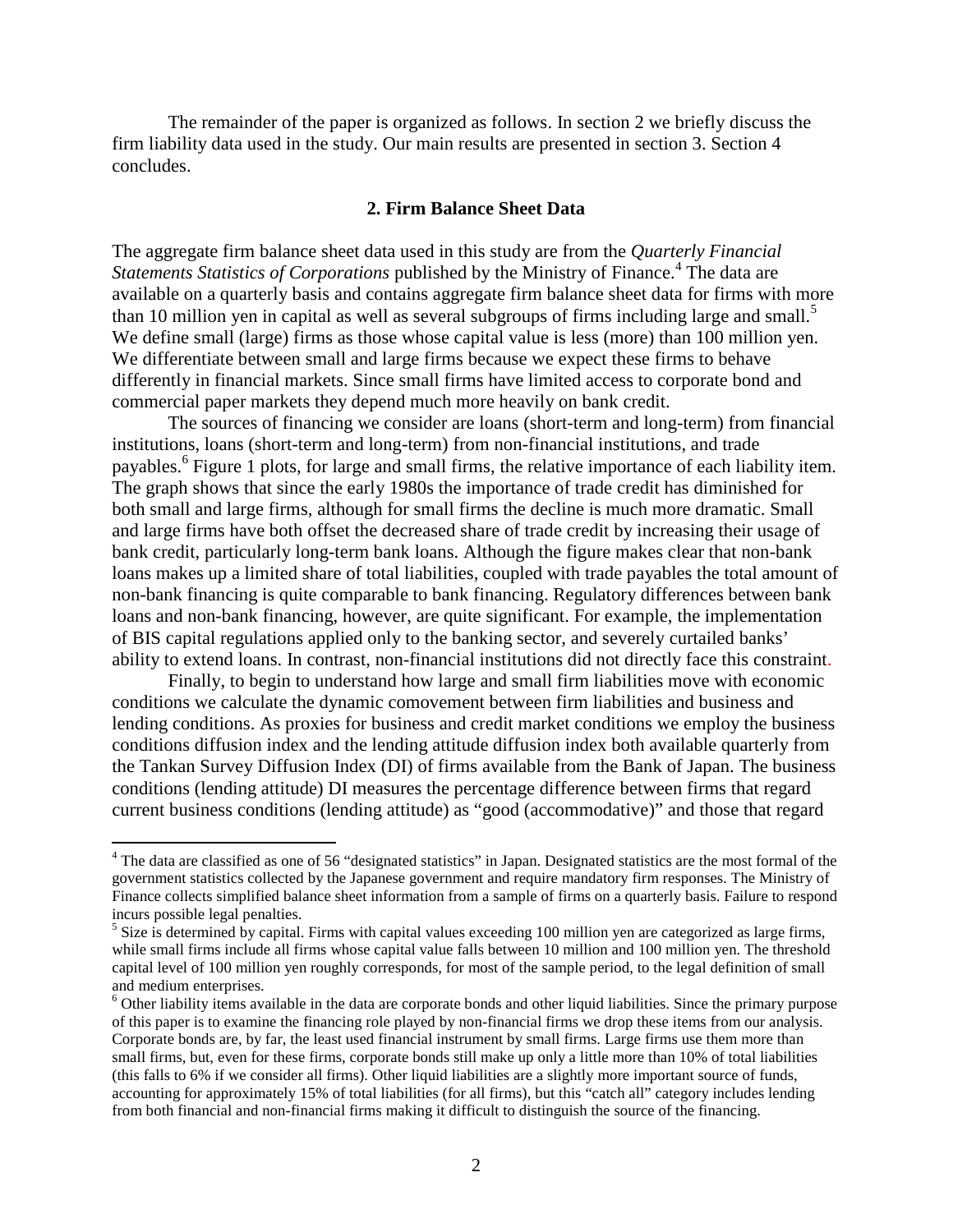current conditions as "bad (severe)." It is important to note that the lending DI measures the lending attitude of *financial* institutions.

We use the procedure developed by Den Haan (2000), and calculate the correlations of bivariate vector autoregression (VAR) forecast errors at different forecast horizons<sup>7</sup> estimated using the liability components and the Tankan DIs. This method, as opposed to simply taking a single correlation, provides a more precise measure of the relationship between two variables. In this case, when the forecast horizon is short, the correlations between the innovations, which are also limited to these short horizons, reveal the "short-run" comovement of the variables. In contrast, correlations between innovations with long forecast horizons represent the "long-run" comovements. Furthermore, if the variables are stationary, as the forecast horizon goes to infinity, the "long-run" comovement converges to the unconditional correlation coefficient.

The estimated comovements are presented in figures 2 (business conditions) and 3 (lending conditions). The figures reveal that there are clear differences in behavior depending on economic conditions. Furthermore, albeit less significantly, differences depending on firm size are observed. Large firm borrowing moves positively with business conditions. This is also generally true for small firms, although long-term non-bank loans, and to some extent short-term bank loans move opposite of business conditions. When we look at firm borrowing and lending conditions we see almost the opposite picture. For large firms, with the exception of short-term bank borrowing, borrowing moves negatively with lending conditions. Similarly, for small firms both short- and long-term bank loans are the only liability components that move positively with lending conditions.

The story told by the comovements is not that surprising. As business conditions improve, firms borrow more from all available sources of funds. The increase in business transactions leads to an increase in the use of trade credit. As production increases and profitable investment opportunities abound, firms turn to both banks and non-bank firms to meet their need for funds. Also, as it becomes easier to obtain bank financing, firms increase their use of bank loans and reduce their dependence on non-bank sources of financing.

#### **3. The Behavior of Large and Small Firm Liabilities**

While the comovements can tell us how firm financing moves with economic conditions it cannot tell us how a *change* in economic conditions impacts the financing choices of firms. Impulse response functions, however, provide complete information about the comovements between the variables after any type of shock.<sup>8</sup> To estimate how shocks to business and credit conditions impact firm liabilities we estimate, for both small and large firms, a series of VARs and calculate the corresponding impulse response functions (to shocks to business and lending conditions). The VARs include real GDE, the real call rate, a diffusion index (business or lending), and a firm liability ratio (liability item relative to total liabilities).<sup>9</sup>

We define business and financial shocks as (one standard deviation) negative shocks to the business and lending DI, respectively. We identify the shocks using the Cholesky decomposition of the variance-covariance matrix. Christiano, Eichenbaum, and Evans (2001)

<u>.</u>

<sup>&</sup>lt;sup>7</sup> The forecast horizons we examine are 1-16. See Den Haan (2000) for more details.

<sup>&</sup>lt;sup>8</sup> These two methods are closely related. In fact, the covariance of the *k*-period-ahead innovations is the sum of the product of the *k* impulse responses.<br><sup>9</sup> Note that due to the availability of data the sample periods differ slightly across the VARs. The business condition

DI is available from the second quarter of 1965 and the lending condition DI from the first quarter of 1967.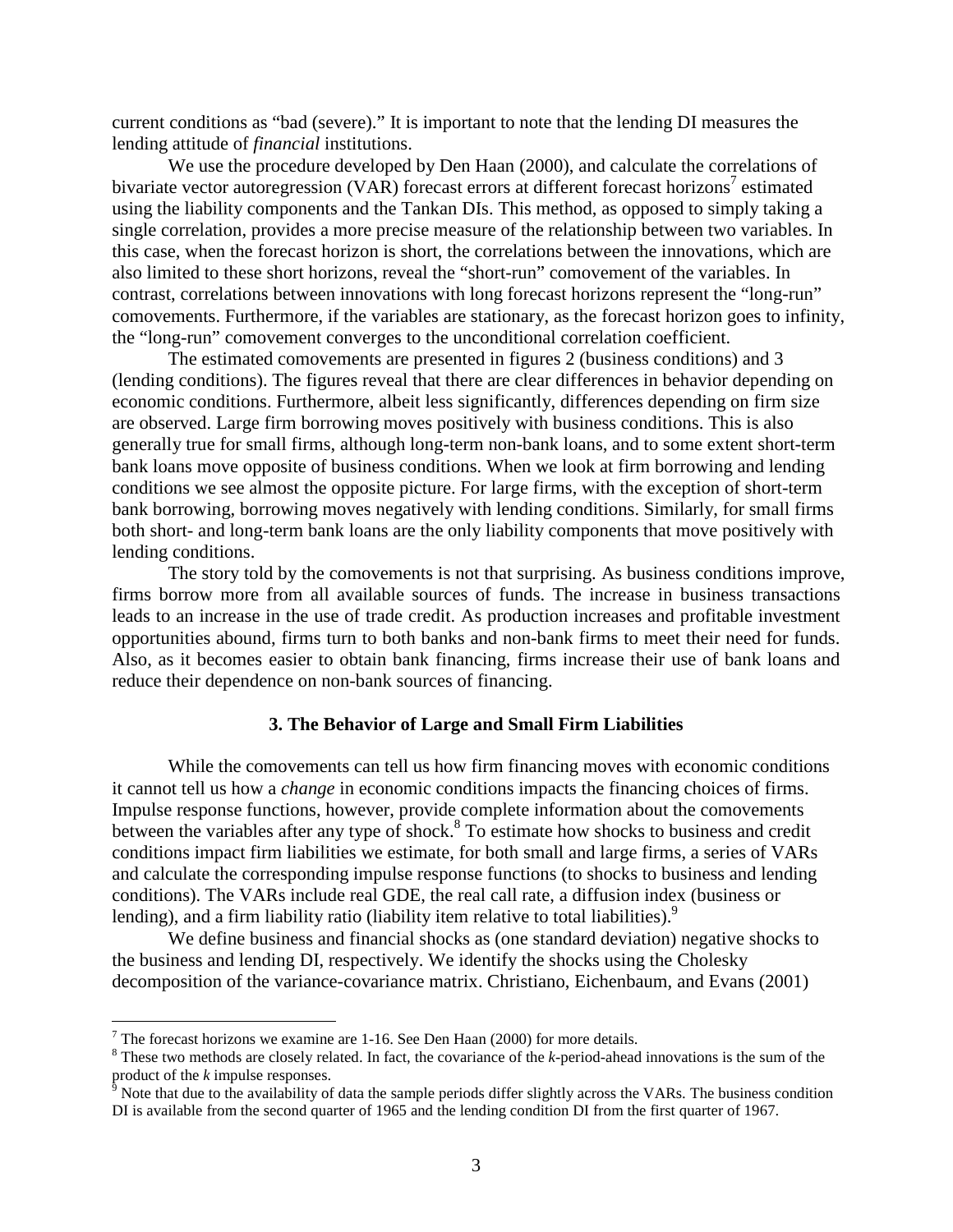show that to determine the effects of a shock all that really matters is the relative position of the shock variable. For the results presented in this paper, we order the diffusion index (shock variable) last. Intuitively, the variable being ordered last means that bankers' or business managers' attitudes are affected by current period economic conditions, which we proxy with real output and the real interest rate.<sup>10</sup> Unexpected changes in the diffusion indices then affect economic conditions with a one period  $\log$ <sup>11</sup>

In response to a shock to the diffusion indices, however, the included variables not only respond directly to the change in the index, but also to changes in the other variables, and in particular the decline in real output. This complicates a comparison of firm financing behavior, as the dynamics of the real output response differs across the shocks. In addition, a decline in real activity could either increase or decrease a firm's demand for funds. One possibility is that the reduction in real activity reduces investment and, thus, the demand for financing. Conversely, the reduction in sales increases inventories, which could increase the demand for financing.

In this paper, we "correct" for this endogeneity by using the method proposed by Den Haan, Sumner, and Yamashiro (2005). The correction entails three steps. The first step involves calculating the impulses to the diffusion index. In the second step, we construct a series of output shocks that generates an output response that is identical to the output response to a shock to the diffusion index. Finally, by taking the difference between the liability response generated by the series of shocks and the original response we obtain a liability response that does not depend on the behavior of output.<sup>12</sup> Simply, this method controls for fund demand due to changes in real output. The added advantage is that it exactly captures the dynamics of the transaction demand for funds. Thus, given an adverse shock to economic conditions, the calculated impulses reveal the portion of the liability response not driven by the decline in aggregate output.

We hope to answer a few key questions with this exercise. Do shocks to business and lending conditions lead to different financing choices by firms? Are the observed differences mainly attributable to the behavior of real output? Finally, does this financing choice differ across small and large firms?

The displayed impulses are based on a VAR, which includes one year of lagged variables, a constant, and a linear trend. We also include quarterly dummies since the firm balance sheet data are not adjusted for seasonality.<sup>13</sup> The coefficients are estimated with ordinary least squares (OLS) and the significance levels are established using a Monte Carlo procedure with 5,000 replications in which data are generated by bootstrapping the estimated residuals. To avoid clutter we do not report confidence bands in the graphs but instead use open and solid squares to indicate that an estimate is significant at the 10% and 5% level (one-sided), respectively.

<u>.</u>

 $10$  It is important to remember that, in order to estimate the VAR efficiently, one cannot include too many variables in the system.

 $11$  Given that we use quarterly data, it probably makes more sense to order the indices last. Regardless, the results are robust to the ordering choice. Moreover, including all the liability components in a single VAR results in qualitatively very similar impulses as those obtained with the more parsimonious system.

 $12$  While this comparison makes quantitative comparisons convenient, the method is not without its drawbacks. For example, we do not expect expectations across the two downturns to be identical as one downturn is caused by a single shock to the diffusion index, while the other is caused by a series of shocks to real activity. Using a one-time (negative) output shock instead of a series of output shocks, however, we obtain similar results. See Den Haan, Sumner, and Yamashiro (2005) for more details.

<sup>&</sup>lt;sup>13</sup> In addition, we estimate VARs for which the specification is chosen using the Bayesian Information Criterion (BIC). We search for the best model among a set of models that allows as regressors the variables mentioned above and a quadratic trend. BIC chooses a specification that is much more concise then our benchmark specification, but the results are similar to those including a year's worth of lags.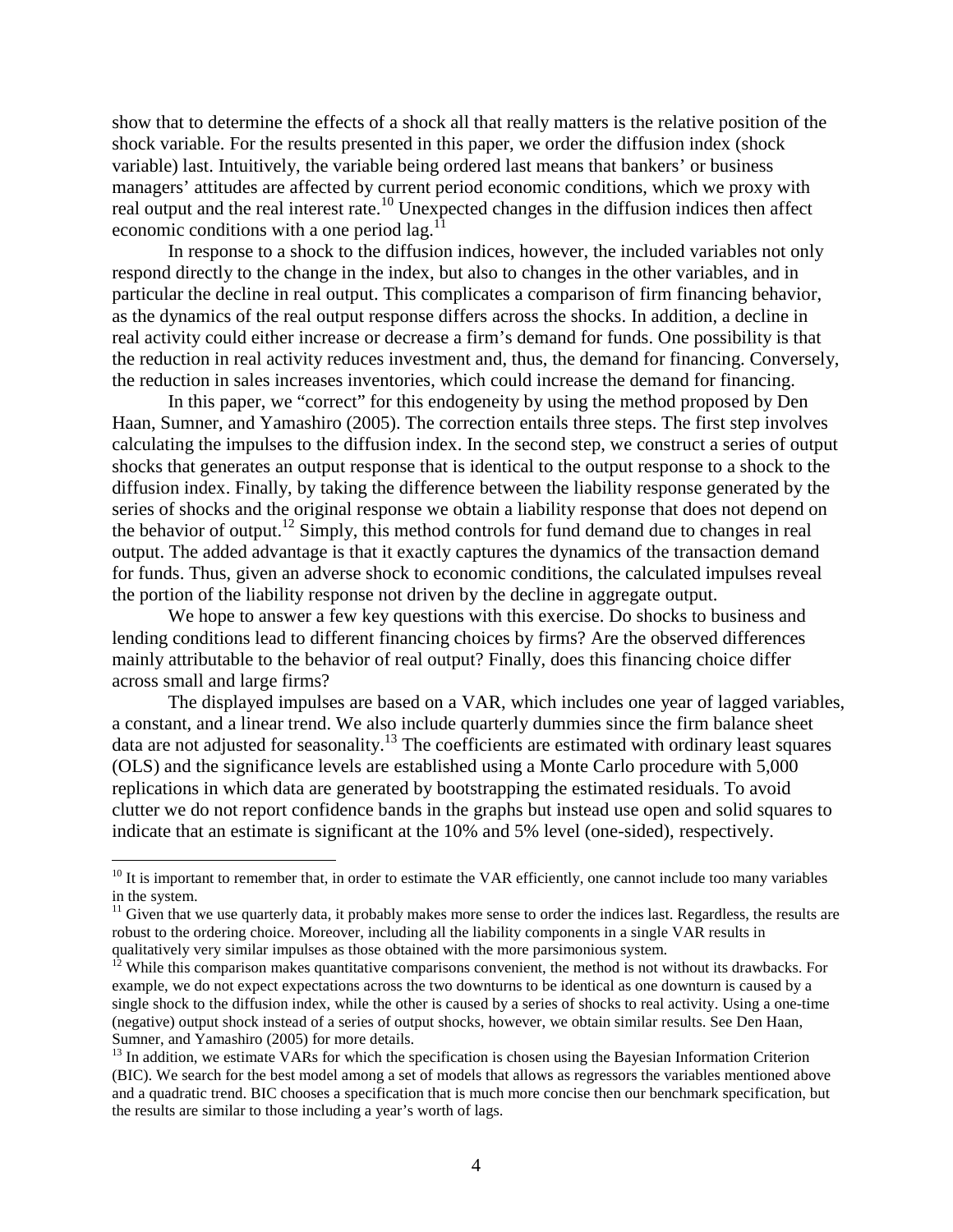We graph the (output corrected) behavior of small and large firm liabilities in response to shocks to business conditions and the (bank) lending environment in figure 4. In figure 5 we plot the difference between the set of responses. Below we summarize the results for each liability item.

# **Trade payables (figure 4 and figure 5, panel A)**

The trade payable share of liabilities, for both small and large firms, falls in response to a negative shock to business conditions. It is important to remember that since these are the *outputcorrected* responses this decline in the trade payable ratio is above and beyond any fall driven by the decline in real output. This implies that firms reduce their holdings of trade payables more than can be explained by the fall in transactions. The prime reason for this is a decrease in the length of payment terms.

In contrast, in response to a negative shock to (bank) lending conditions both small and large firms, initially (though not significantly) increase the trade payable share of liabilities, with large firms then quickly and significantly reducing the share of trade payables in their liability portfolios. When we look at the difference between the responses (figure 5, panel A), it is clear that an adverse credit shock, relative to an adverse business shock, leads both small and large firms to increase their use of trade payables. These results are, at least initially, consistent with the findings of Nilsen (2002). He documents that both small firms and large firms in the U.S. increase their use of trade payables in response to a monetary contraction. He argues that small firms, being credit constrained, turn to payables as an alternative (and less attractive) source of financing. He attributes the behavior of large firms to firms without bond ratings, firms with more volatile cash flows, and firms lacking collateralizable assets. Finally, looking at the difference between the responses (figure 5, panel A) we see almost no difference between large and small firm behavior.

#### **Bank lending (figure 4 and figure 5, panels B and D)**

A negative business shock results in large firms significantly increasing the loan (both short-term and long-term) share of their liabilities. The small firm responses to the same shock are insignificant. This may seem surprising, as we may expect firms to reduce their holdings of bank loans due to the fall in demand, but is somewhat consistent with Den Haan, Sumner and Yamashiro (2005) who find that U.S. banks actually increase their lending to firms during a monetary downturn.

In contrast, an adverse shock to the credit conditions leads to both types of firms strongly reducing their short-term loan ratios. This is unsurprising as the lending DI measures the lending attitude of banks. If the lending attitude of loan officers worsens, it should be the case that that firms turn away from bank credit. Note, however, that the long-term loan ratios for both types of firms are initially unresponsive before increasing, particularly for large firms. This is presumably attributed to large-sized firms being less credit-constrained than their smaller counterparts are.

The difference between the responses (figure 5, panels B and D) reveals no difference between small and large firm behavior. A negative (bank) credit shock relative to a negative business conditions shock leads both types of firms to decrease the short-term bank loan share of their liabilities. Moreover, an adverse credit shock, relative to an adverse business shock, leads both small and large firms to initially reduce the long-term bank loan share of liabilities.

# **Non-bank lending (figure 4 and figure 5, panels C and E)**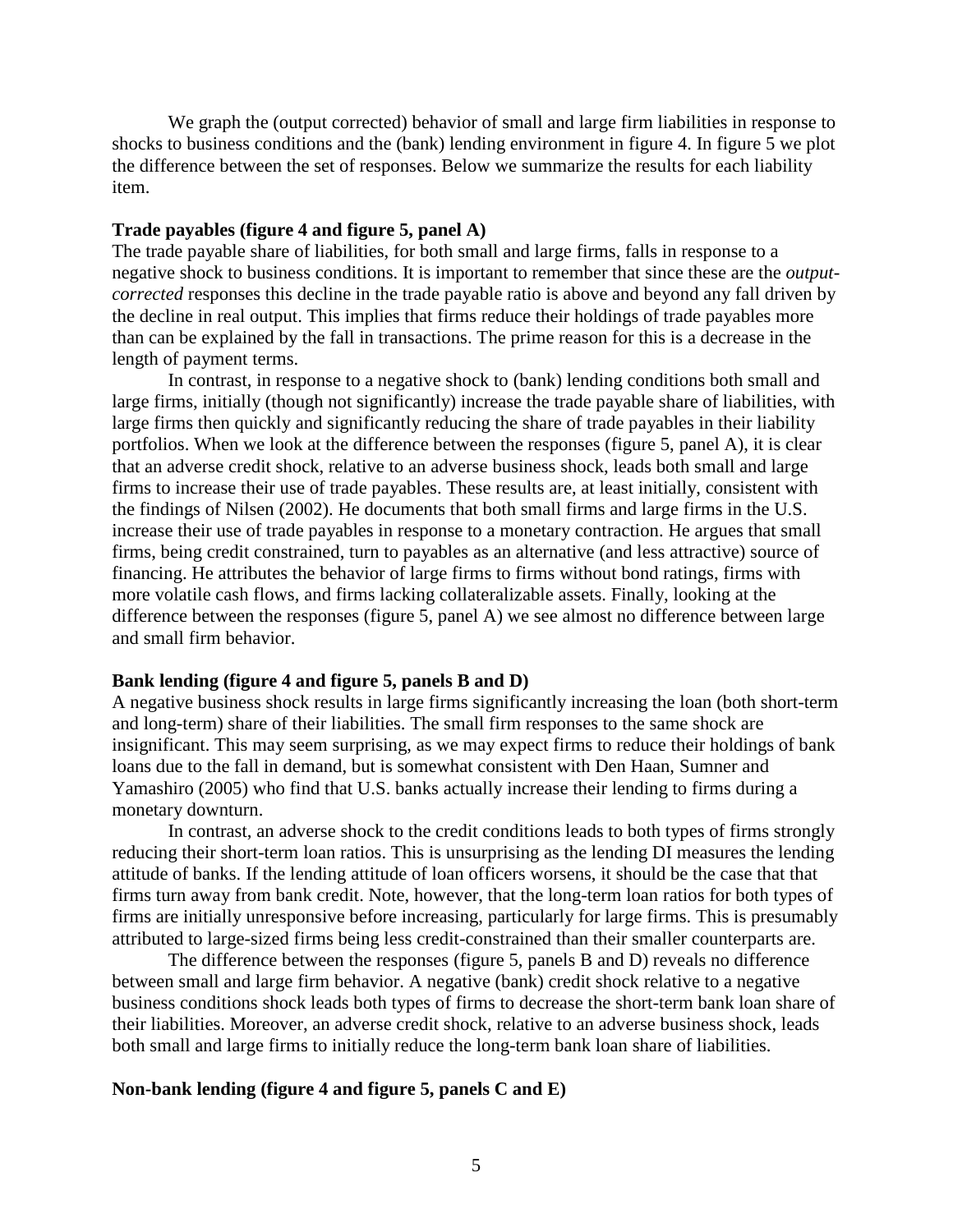It is clear that both small and large firms depend critically on loans from the non-bank sector. In response to both types of shocks small and large firms increase their borrowing from non-bank firms. The exception to this is large firm short-term borrowing following a shock to business conditions. This can be explained, however, by the fact that large firms are able to increase their short-term borrowing from banks in response to negative business condition shocks, and thus, have no "need" for short-term non-bank loans. Therefore, tighter bank lending conditions and worsening business conditions lead to overall increases in the non-bank lending share of liabilities. Small firms seem to rely slightly more on short-term loans, while large firms make heavier use of long-term loans. The general result is that non-financial sources of funds move opposite of bank financing over the business cycle. This supports the idea that non-financial firms play an important financing role in Japan. Finally, as with the other liability shares the difference between the responses (figure 5, panels C and E) reveal little, if any, difference between large and small firm behavior.

The key implication of these findings is that non-bank private firms play a critical financing role in Japan. While small firms do rely heavily on long-term bank loans, large firms tend to rely more on long-term non-bank loans. Further, small firms, much more so than large firms appear to rely on short-term non-bank loans to fill the financing void created by declines in short-term bank lending. It has long been discussed in the literature if adverse shocks in bank lending are accommodated by trade credit. However, though the share is still much lower than that for trade credit, non-bank loans may play much more relevant role in alleviating financial distresses in Japan.

A surprising result is that we do not find much of a difference between large and small firm behavior across the shocks. This runs counter to the observed comovements, and to much of the existing empirical literature. It is generally believed that smaller firms, being credit constrained, would be much more adversely affected by changes in their sources of financing. In terms of their behavior following shocks to business and lending conditions, however, we do not observe much difference between the financing choices made by small and large firms in terms of their liability portfolios. This does not mean that small firms have unconstrained access to credit markets, but instead, have access similar to that of larger firms.

# **4. Conclusion**

In this paper, we investigate the financing role of the non-financial sector in Japan. We document that, in general, non-bank sources of credit moves counter to bank credit. When we correct for differences in the behavior of real output, we find that an adverse shock to real activity, while having little effect on the demand for bank loans, leads to a fall in the demand for non-bank credit, while an adverse financial shock leads to an increase in demand for non-bank credit. These results imply that non-bank private firms in Japan play a critical role in alleviating financial market frictions.

To the extent that non-bank lending can make up for a decline in bank loans, these firms can reduce the adverse impact of negative economic shocks. We also find that adverse real and financial shocks have similar effects on small and large firm financing choices, implying that small firms are not necessarily more constrained than large firms in their access to credit, which is consistent with the trade credit literature including Nilsen (2002) and Burkart and Ellingsen (2004)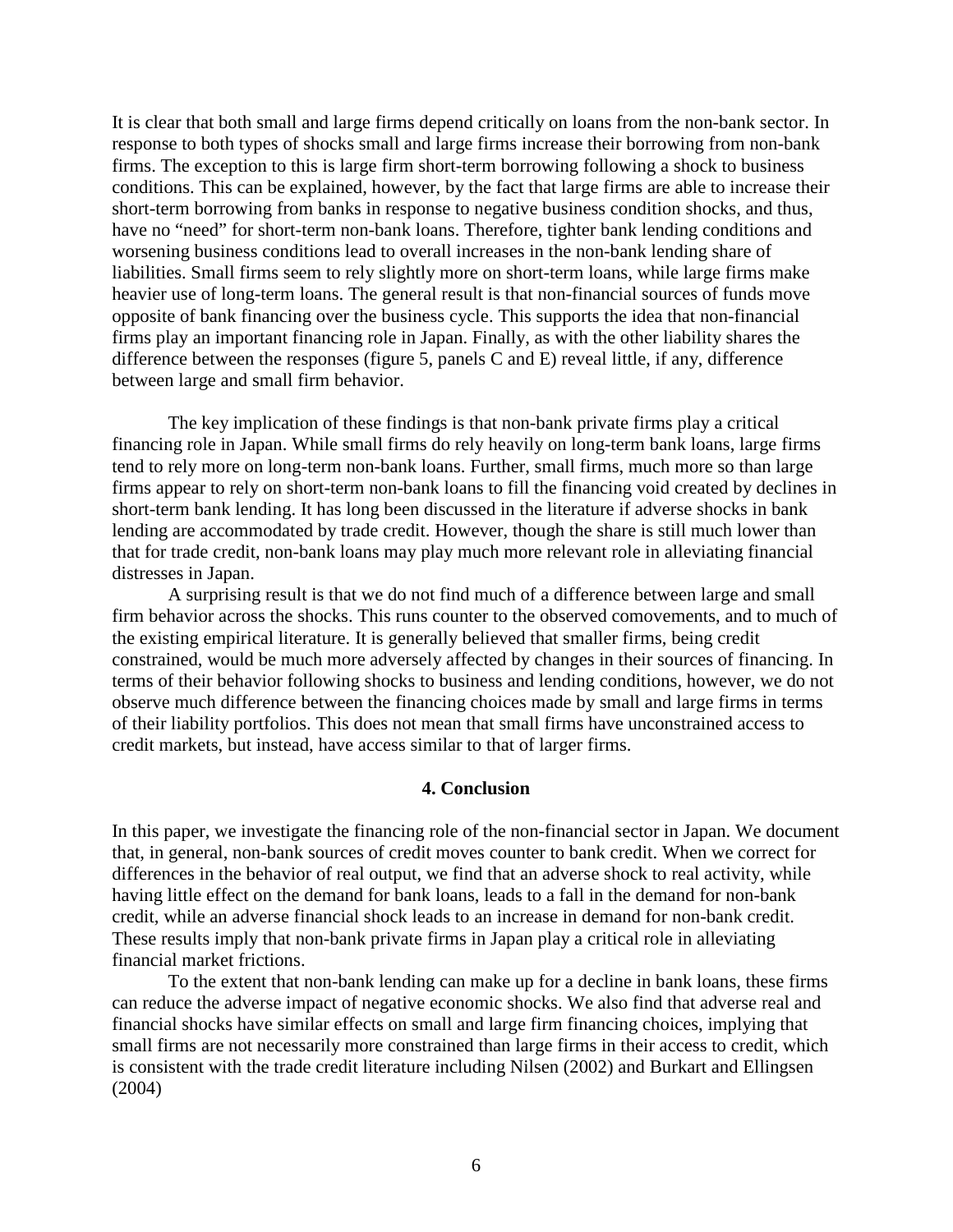Admittedly, however, the results of this paper rely solely on aggregate data. As Calomiris, Himmelberg, and Wachtel (1995) make clear, there is a possibility that the results of a firm-level analysis could be at odds with the results of an aggregate study. In the case that firm-level data were available, it would be of great interest to resolve any discrepancies that may exist between the two types of studies. Unfortunately, the data necessary for such an investigation is not available. That being said, a VAR analysis is not without merit. VARs provide a clearer picture of the dynamics of firm financing. How firms' liability portfolios respond to aggregate shocks is not something that can cleanly be obtained from firm-level data (with a limited time horizon).

#### **References**

- [1] Burkart, M. and T. Ellingsen (2004) "In-Kind Finance: A Theory of Trade Credit," *American Economic Review* **94**, 569-90.
- [2] Calomiris, C., Himmelberg, C. and P. Wachtel (1995) "Commercial Paper, Corporate Finance, and the Business Cycle: A Microeconomic Perspective," *Carnegie-Rochester Conference Series on Public Policy* **42**, 203-250.
- [3] Den Haan, W. J. (2000) "The Comovement between Output and Prices," *Journal of Monetary Economics* **46**, 3-30.
- [4] Den Haan, W.J., S.W. Sumner and G.M. Yamashiro (2005), "Bank Loan Portfolios and the Monetary Transmission Mechanism," forthcoming *Journal of Monetary Economics*.
- [5] Nagahata, T. and Sekine, T., "Firm Investment, Monetary Transmission, and Balance-Sheet Problems in Japan: An Investigation Using Micro-data," *Japan and the World Economy*, **17**, 345-369.
- [6] Nilsen, J.H. (2002) "Trade Credit and the Bank Lending Channel," *Journal of Money, Credit and Banking* **34**, 226-253.
- [7] Ogawa, K., (2003) *Daifukyo no Keizai Bunseki (Economic Analysis of the Great Depression in Japan),* Nihon-keizai Shimbun Sha, Tokyo. (In Japanese).
- [8] Small and Medium Enterprise Agency of Japan, "White Papers on Small and Medium Enterprises," Annual Issues.
- [9] Uesugi, I. and Yamashiro, M. G., "The Relationship between Trade Credit and Loans: Evidence from Small Businesses in Japan," Working paper.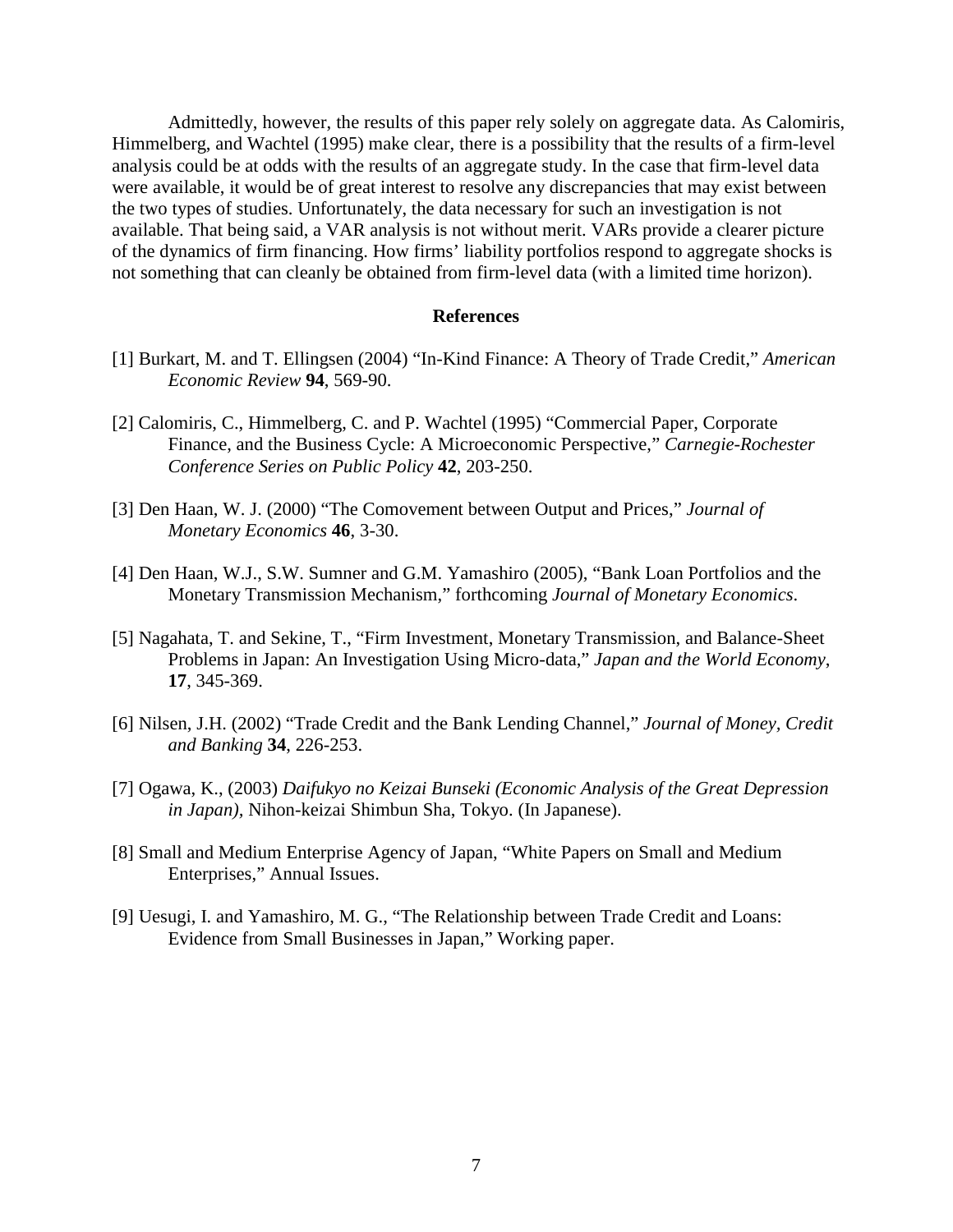

**Figure 1: Firm liability portfolio** 

Note: These graphs plot the share of the indicated liability component as a fraction of the sum of the six liability components.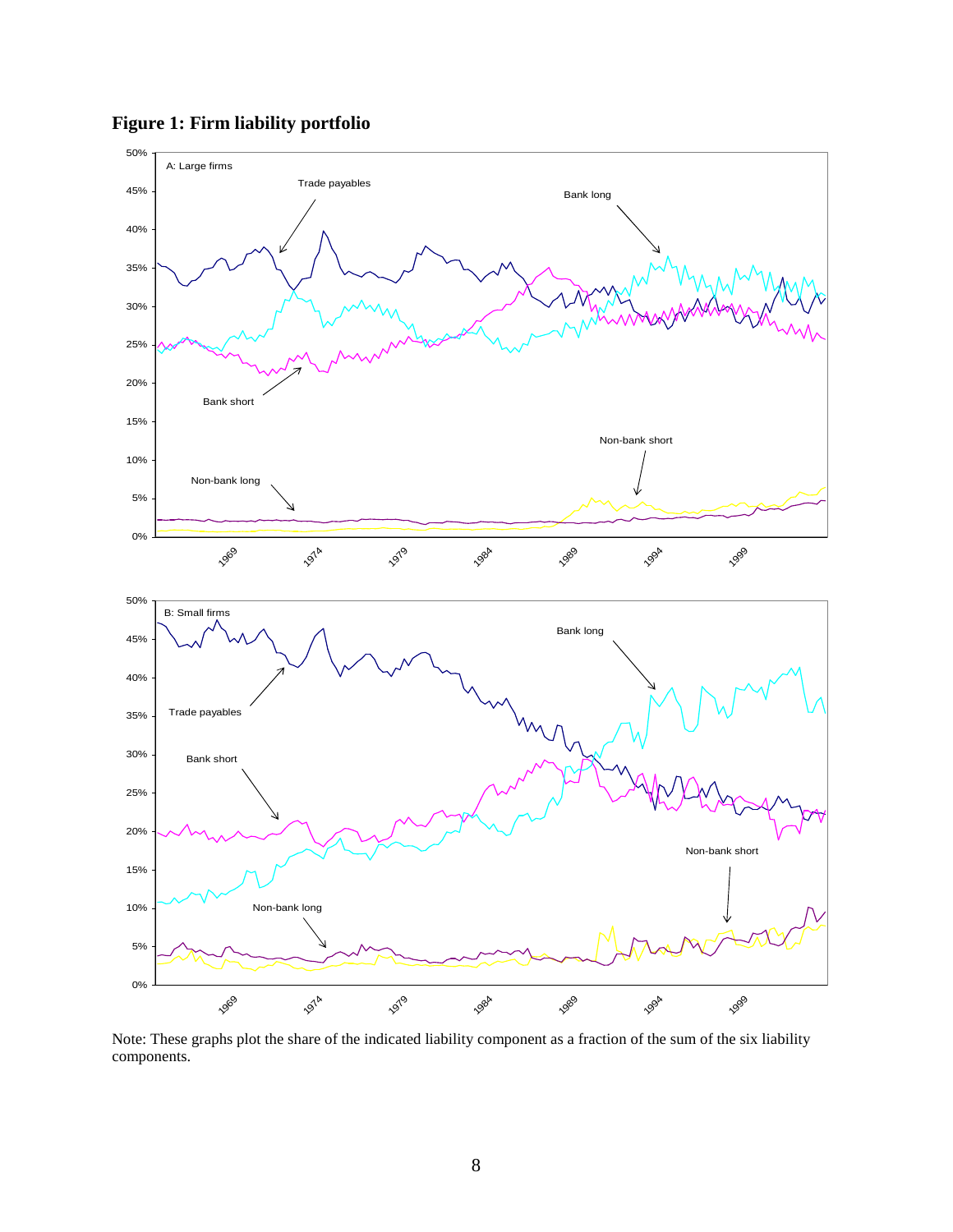

**Figure 2: Comovement of firm liabilities with business conditions** 

Note: These graphs plot the correlations of the k-period-ahead forecast errors from a series of bivariate VARs. Each VAR includes the Business Condition Diffusion Index and a liability component.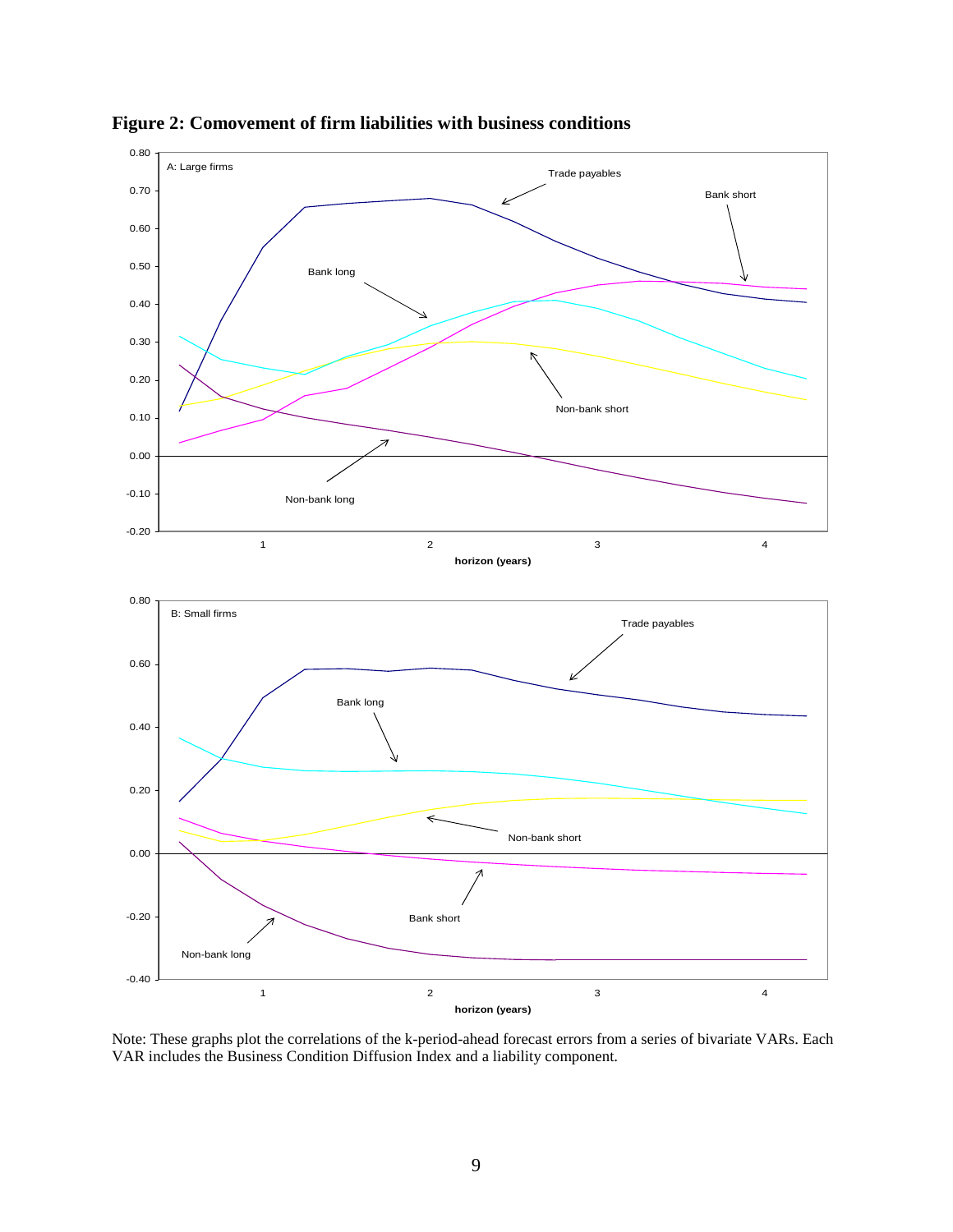

**Figure 3: Comovement of firm liabilities with lending conditions** 

Note: These graphs plot the correlations of the k-period-ahead forecast errors from a series of bivariate VARs. Each VAR includes the Lending Condition Diffusion Index and a liability component.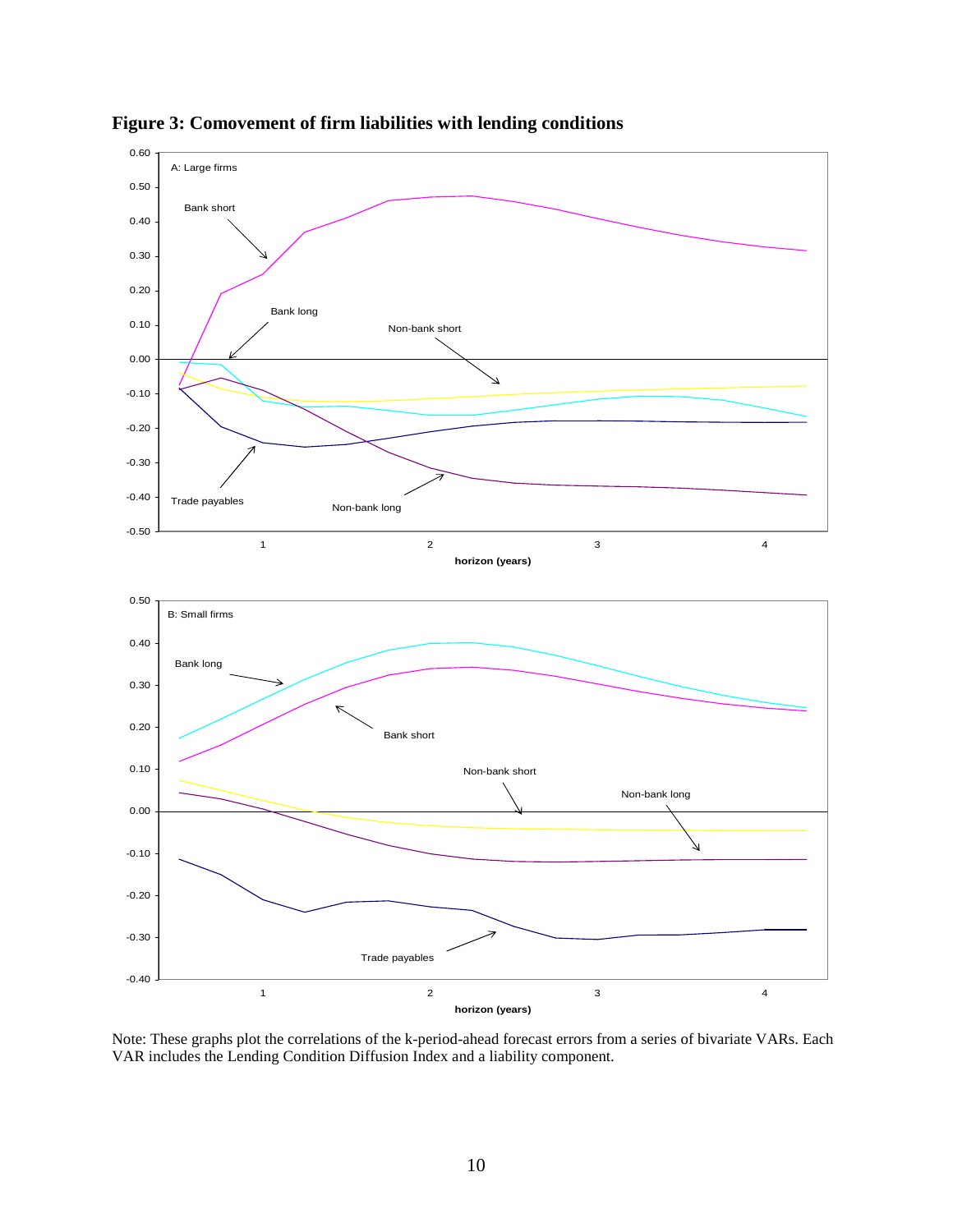

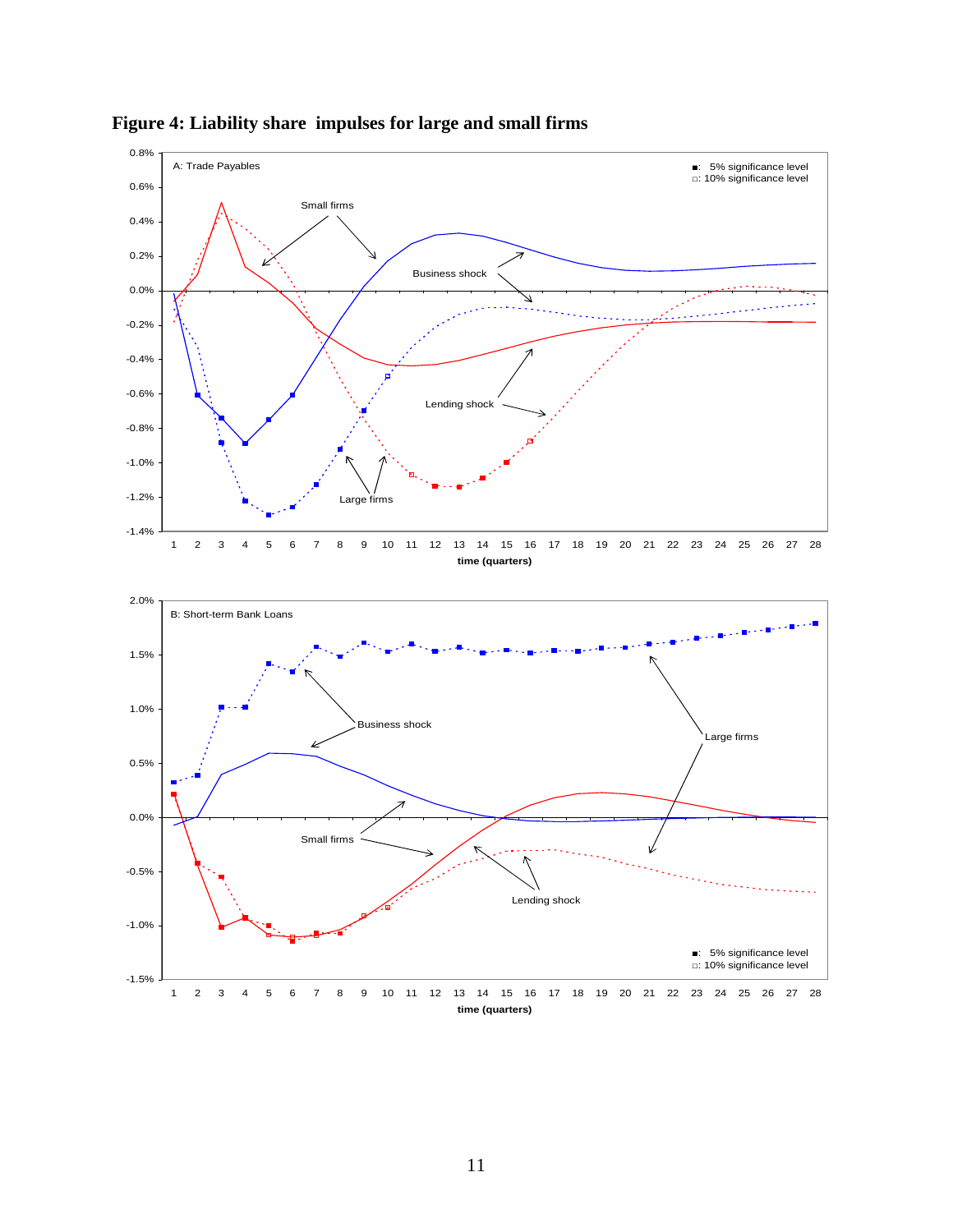

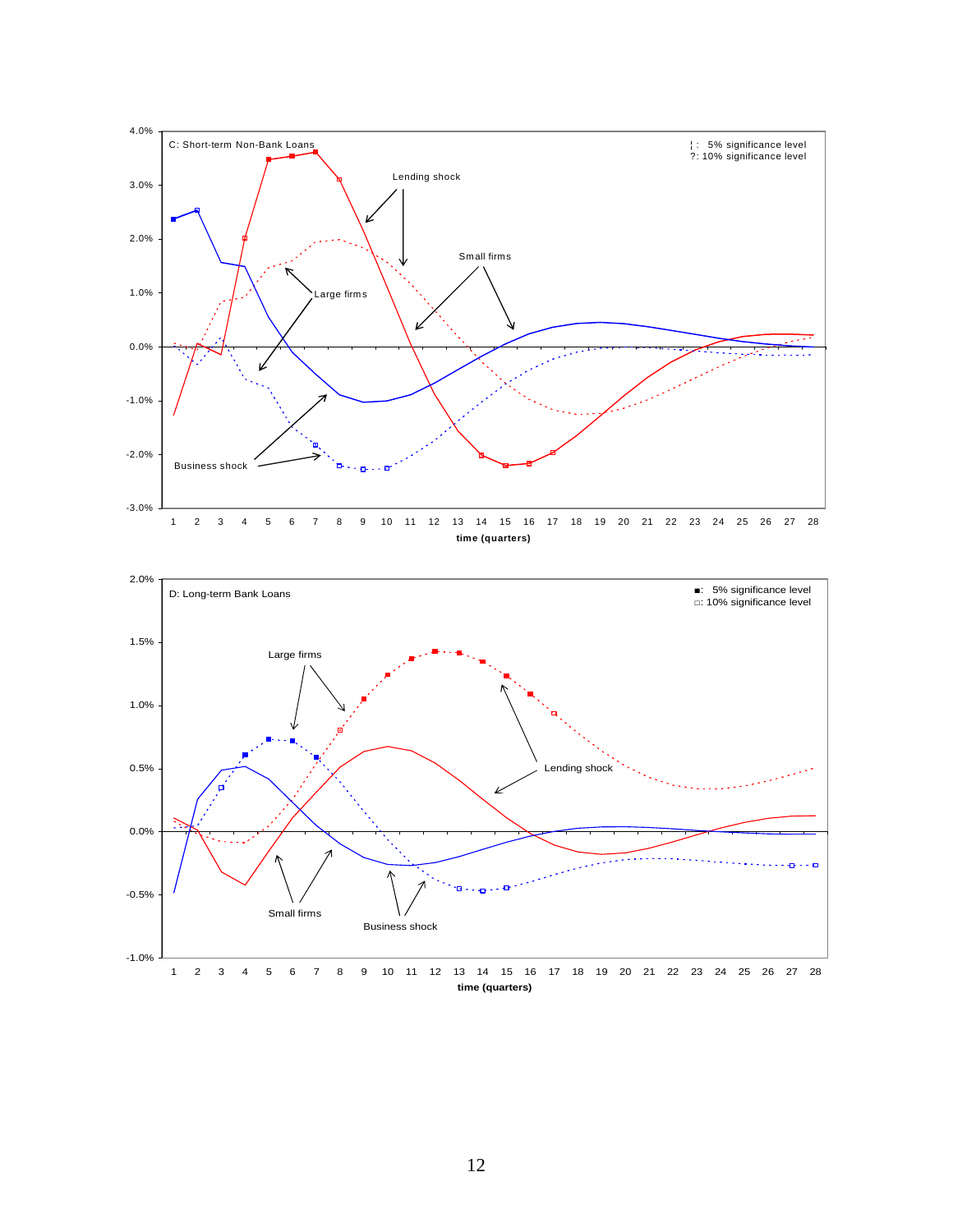

Note: These graphs plot the response of the indicated variable (relative to total liabilities) to a one-standard deviation negative shock to the business DI (business shock), and a one standard deviation negative shock to the lending DI (lending shock). Open squares indicate a significant response at the 10% level and a solid square indicates a significant response at the 5% level (one-sided tests).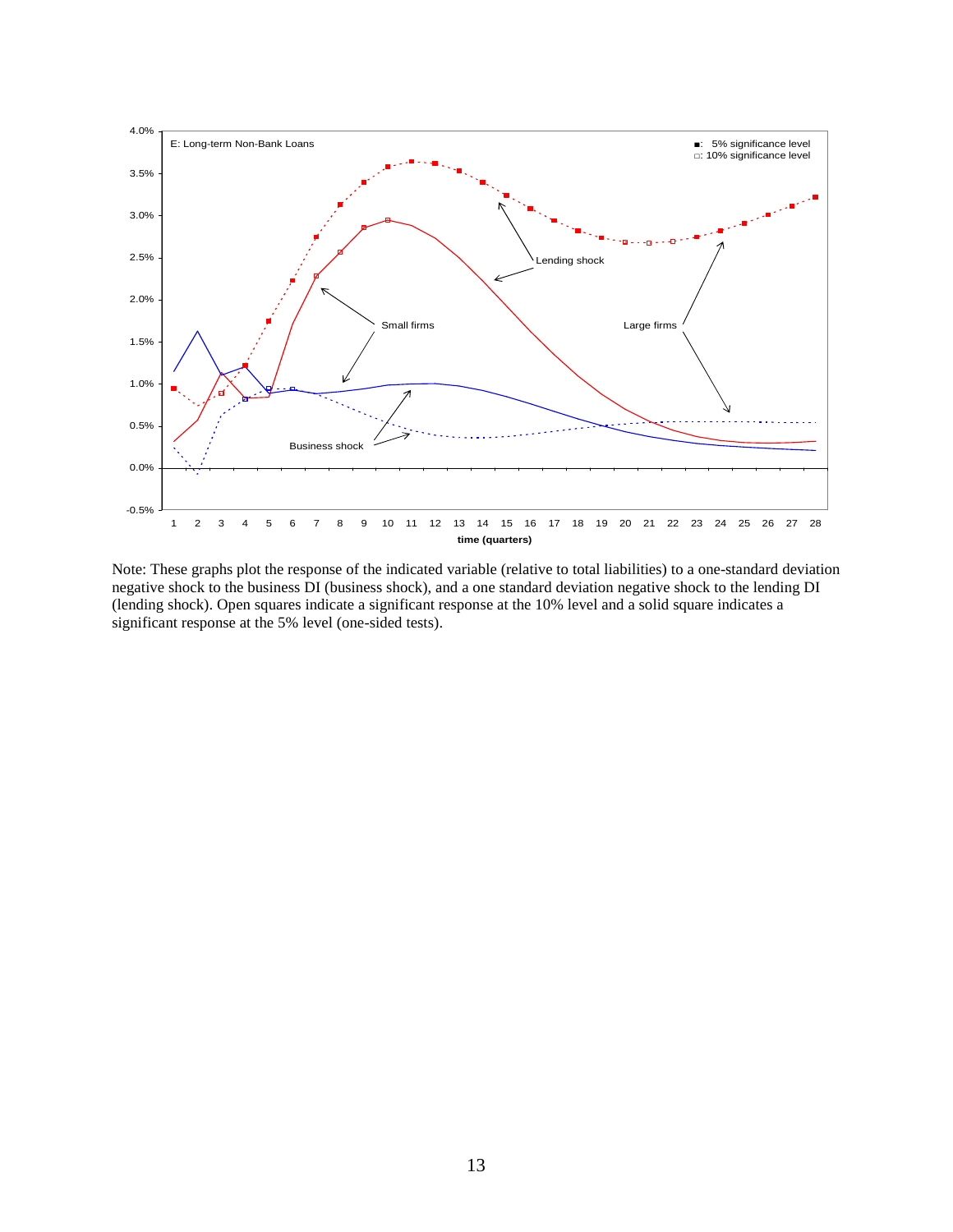

**Figure 5: Difference between the liability impulses for large and small firms**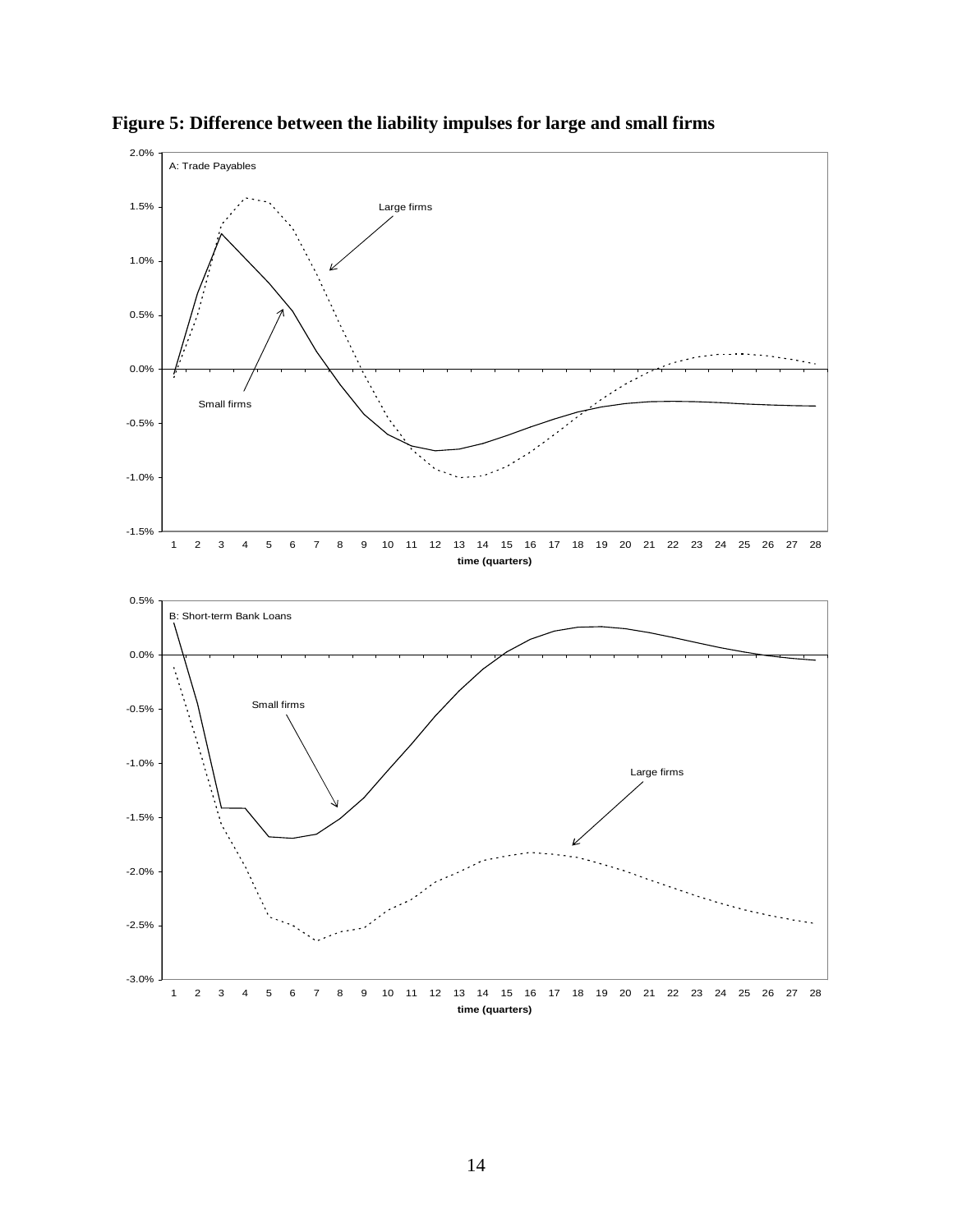